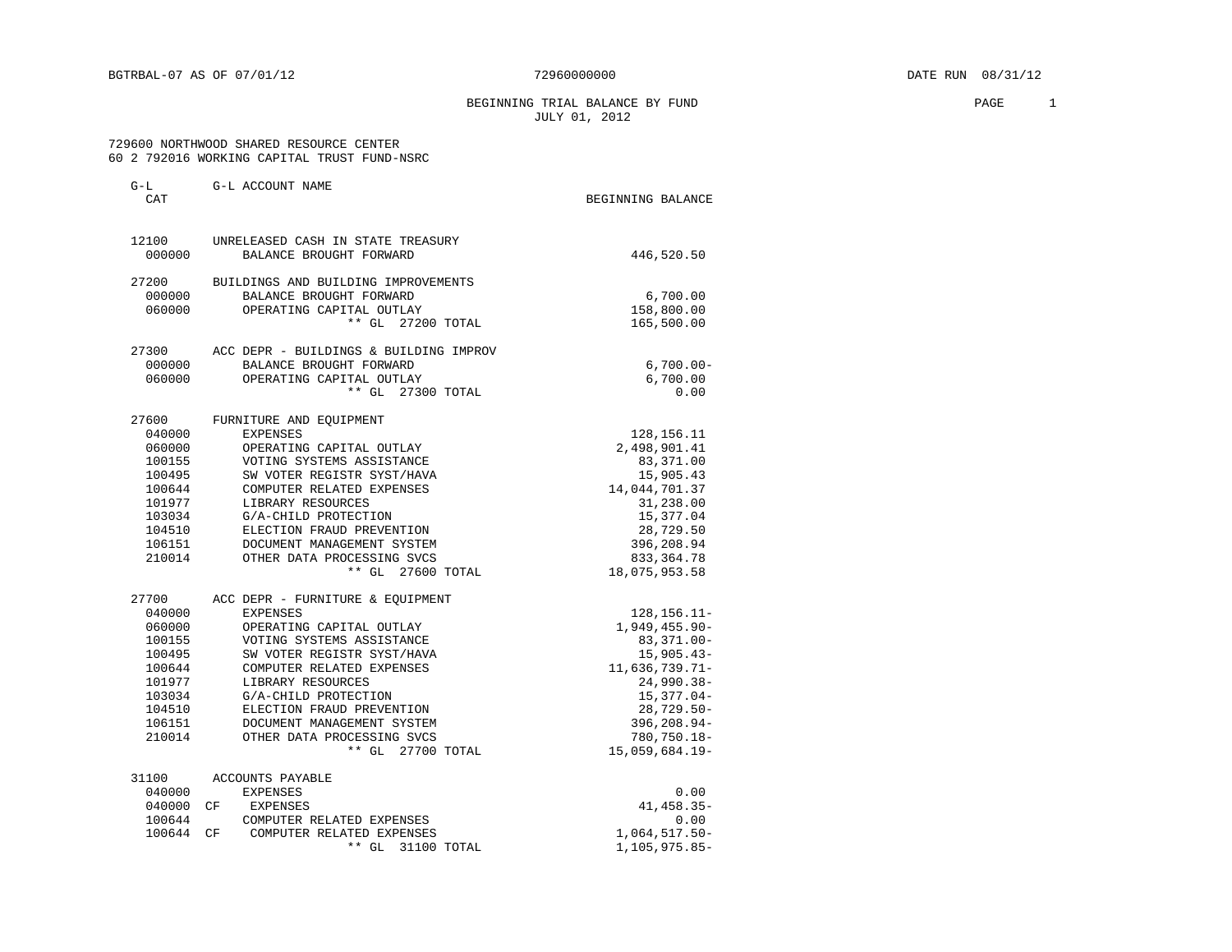#### BEGINNING TRIAL BALANCE BY FUND **PAGE** 2 JULY 01, 2012

 729600 NORTHWOOD SHARED RESOURCE CENTER 60 2 792016 WORKING CAPITAL TRUST FUND-NSRC

| $G-L$<br><b>CAT</b> | G-L ACCOUNT NAME                             | BEGINNING BALANCE |
|---------------------|----------------------------------------------|-------------------|
|                     | 32100 ACCRUED SALARIES AND WAGES             |                   |
| 010000              | SALARIES AND BENEFITS                        | 0.00              |
| 010000 CF           | SALARIES AND BENEFITS                        | 166, 120. 72-     |
|                     | 030000 OTHER PERSONAL SERVICES               | 0.00              |
|                     | 030000 CF OTHER PERSONAL SERVICES            | $2.579.86 -$      |
|                     | ** GL 32100 TOTAL                            | 168,700.58-       |
|                     | 35300 DUE TO OTHER DEPARTMENTS               |                   |
|                     | 040000 EXPENSES                              | 0.00              |
|                     | 040000 CF EXPENSES                           | 14, 463. 14-      |
| 100644              | COMPUTER RELATED EXPENSES                    | $163.68-$         |
| 100644 CF           | COMPUTER RELATED EXPENSES                    | $9,071.29 -$      |
|                     | 210008 DCF DATA CENTER                       | 0.00              |
|                     | 210008 CF DCF DATA CENTER                    | $58, 138.73 -$    |
|                     | ** GL 35300 TOTAL                            | 81,836.84-        |
| 38500               | INSTALLMENT PURCHASE CONTRACTS               |                   |
| 000000              | BALANCE BROUGHT FORWARD                      | 426,539.82-       |
|                     | 38600 CURRENT COMPENSATED ABSENCES LIABILITY |                   |
| 000000              | BALANCE BROUGHT FORWARD                      | $66, 276.35 -$    |
| 48500               | INSTALLMENT PURCHASE CONTRACTS               |                   |
| 000000              | BALANCE BROUGHT FORWARD                      | 1,734,333.31-     |
| 48600               | COMPENSATED ABSENCES LIABILITY               |                   |
| 000000              | BALANCE BROUGHT FORWARD                      | 893,138.04-       |
| 51100               | GENERAL LEDGER NAME NOT ON FILE              |                   |
| 000000              | BALANCE BROUGHT FORWARD                      | 62,998.64         |
| 060000              | OPERATING CAPITAL OUTLAY                     | $338.27-$         |
| 100644              | COMPUTER RELATED EXPENSES                    | $62,660.37-$      |
|                     | ** GL 51100 TOTAL                            | 0.00              |
| 53600               | INVESTED IN CAPITAL ASSETS NET OF RELA       |                   |
| 000000              | BALANCE BROUGHT FORWARD                      | $1,020,896.26 -$  |
|                     | 53900 NET ASSETS UNRESTRICTED                |                   |
| 000000              | BALANCE BROUGHT FORWARD                      | 1,869,407.16      |
|                     | 94100 ENCUMBRANCES                           |                   |
| 100644              | COMPUTER RELATED EXPENSES                    | 557,411.00        |
|                     | 100644 CF COMPUTER RELATED EXPENSES          | 15,771.15         |
|                     | ** GL 94100 TOTAL                            | 573, 182. 15      |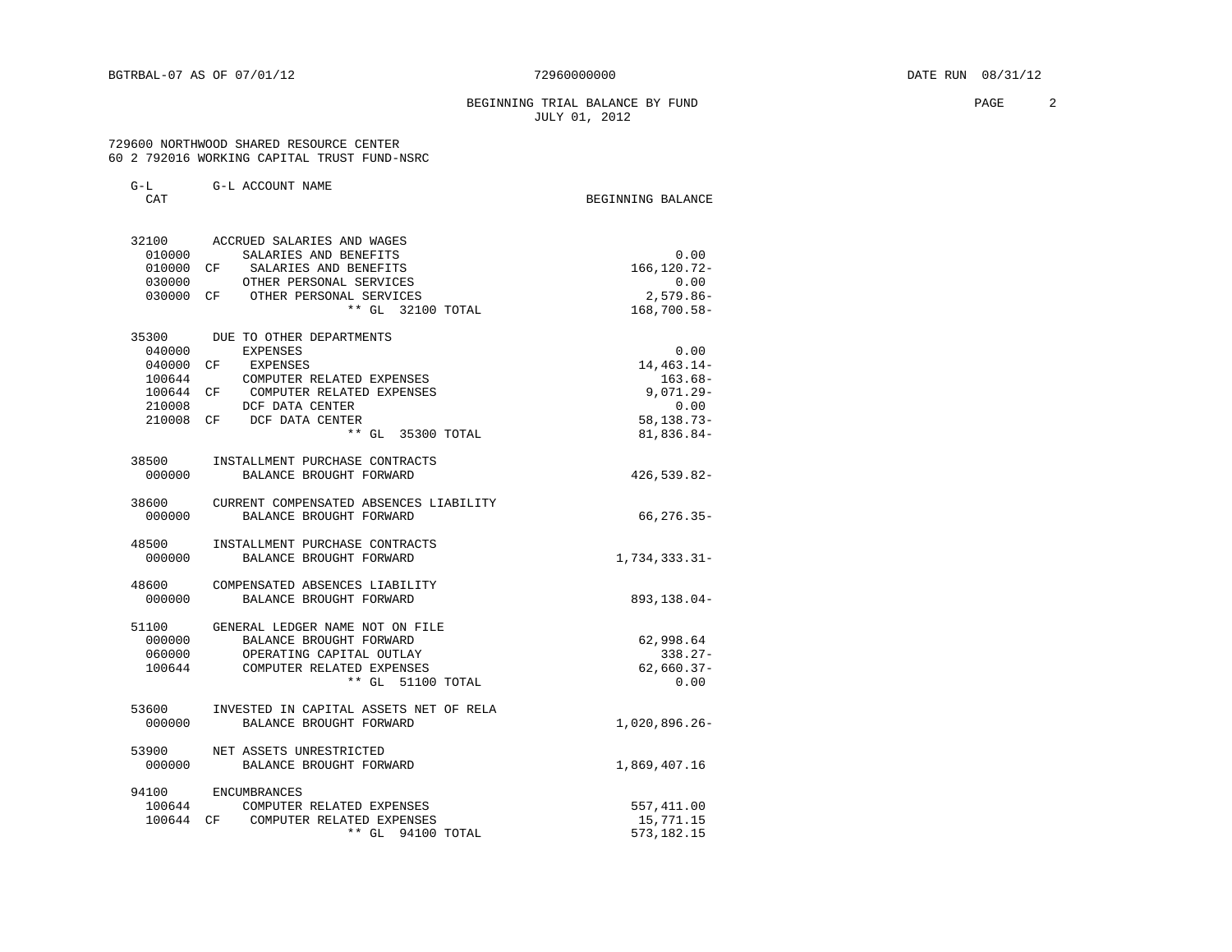BGTRBAL-07 AS OF 07/01/12 72960000000 DATE RUN 08/31/12

BEGINNING TRIAL BALANCE BY FUND **PAGE** 3 JULY 01, 2012

#### 729600 NORTHWOOD SHARED RESOURCE CENTER 60 2 792016 WORKING CAPITAL TRUST FUND-NSRC

| $G-L$<br><b>CAT</b> | G-L ACCOUNT NAME                       | BEGINNING BALANCE |
|---------------------|----------------------------------------|-------------------|
| 98100               | BUDGETARY FND BAL RESERVED/ENCUMBRANCE |                   |
| 100644              | COMPUTER RELATED EXPENSES              | $557.411.00 -$    |
| 100644              | COMPUTER RELATED EXPENSES<br>ΠF        | $15.771.15-$      |

\*\* GL 98100 TOTAL 573,182.15-

\*\*\* FUND TOTAL 0.00 E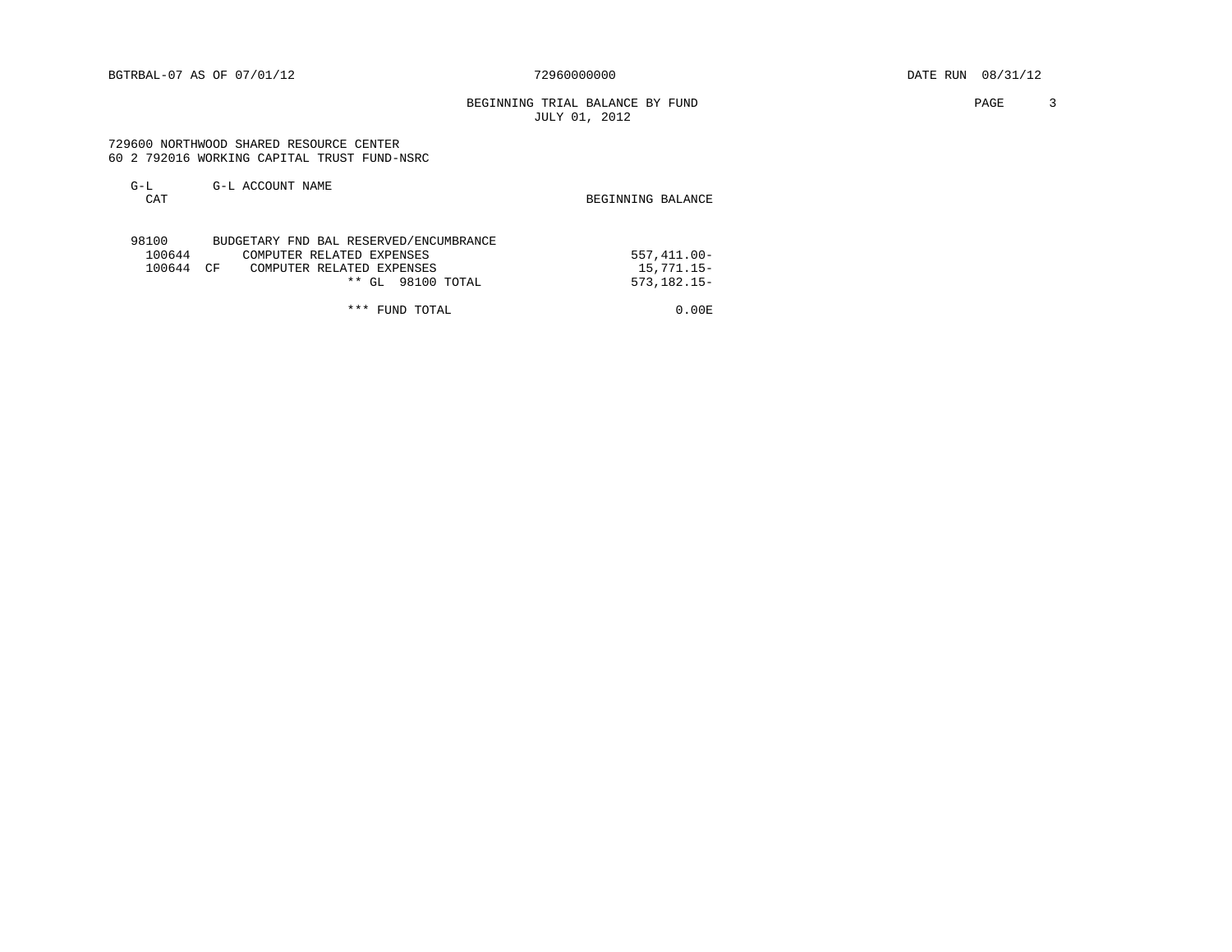### **Northwood Shared Resource Center (NSRC)**

### **Schedule I Narrative**

### **Working Capital Trust Fund 2792**

- **Section I: Detail of Revenues:** The Schedule IC includes an amount of \$1,398,484.24 as outstanding accounts receivable. This amount is related to a true up of billing for Fiscal Year 2011-12 to agencies who receive services from the NSRC. In addition, there was insufficient budget authority and/or revenue for some agencies to enable billing of \$371,880 during Fiscal Year 2011-2012, which is part of this entry.
- The revenues for Fiscal Year 2012-2013 and Fiscal Year 2013-2014 are based on projected rates and units for each service that an agency is planned to consume. The NSRC will notify the Office of Policy and Budget of any significant changes in revenue estimates that occur prior to the Governor's Budget Recommendations being issued.

### **Section III: Adjustments**

- Depreciation is adjusted as it will not be revenue or corresponding expenditure in Fiscal Year 2012-2013. In Fiscal 2013-2014 there is sufficient cash to support expenditure of \$103,767 of Depreciation. 569,034-465,267=103,767
- Reversions have been calculated based on the amount of budget appropriated to the NSRC in Fiscal Year 2012-2013 excluding NSRC Depreciation minus the budget appropriated to paying agencies in category Northwood SRC (NSRC) (210022).

| <b>Grand Total</b>                        | \$503,819    |
|-------------------------------------------|--------------|
| Minus Total Northwood SRC (NSRC) (210022) | \$28,779,522 |
| Total                                     | \$29,283,341 |
| Minus Depreciation (210028)               | \$569,034    |
| NSRC Budget Fiscal Year 2012-2013         | \$29,852,375 |

### **Section IV: Summary**

 Unreserved Fund Balance – July 1 – Column A01 of 1,398,492 was taken from the Summarized Balance Sheet of June 30, 2011. The Audits reflected no amount reported by CFO.

## **Five Percent Trust Fund Reserve Calculation**

### 2792 – Working Capital Trust Fund – NSRC

| Total Revenues for Fiscal year 11-12            |             |      |
|-------------------------------------------------|-------------|------|
| Less Excluded Revenues                          |             |      |
| Total Revenue Subject to 5% Reserve Calculation | $\varsigma$ |      |
| Multiplied by 5%                                |             | x.05 |
| Total 5% Reserve                                |             |      |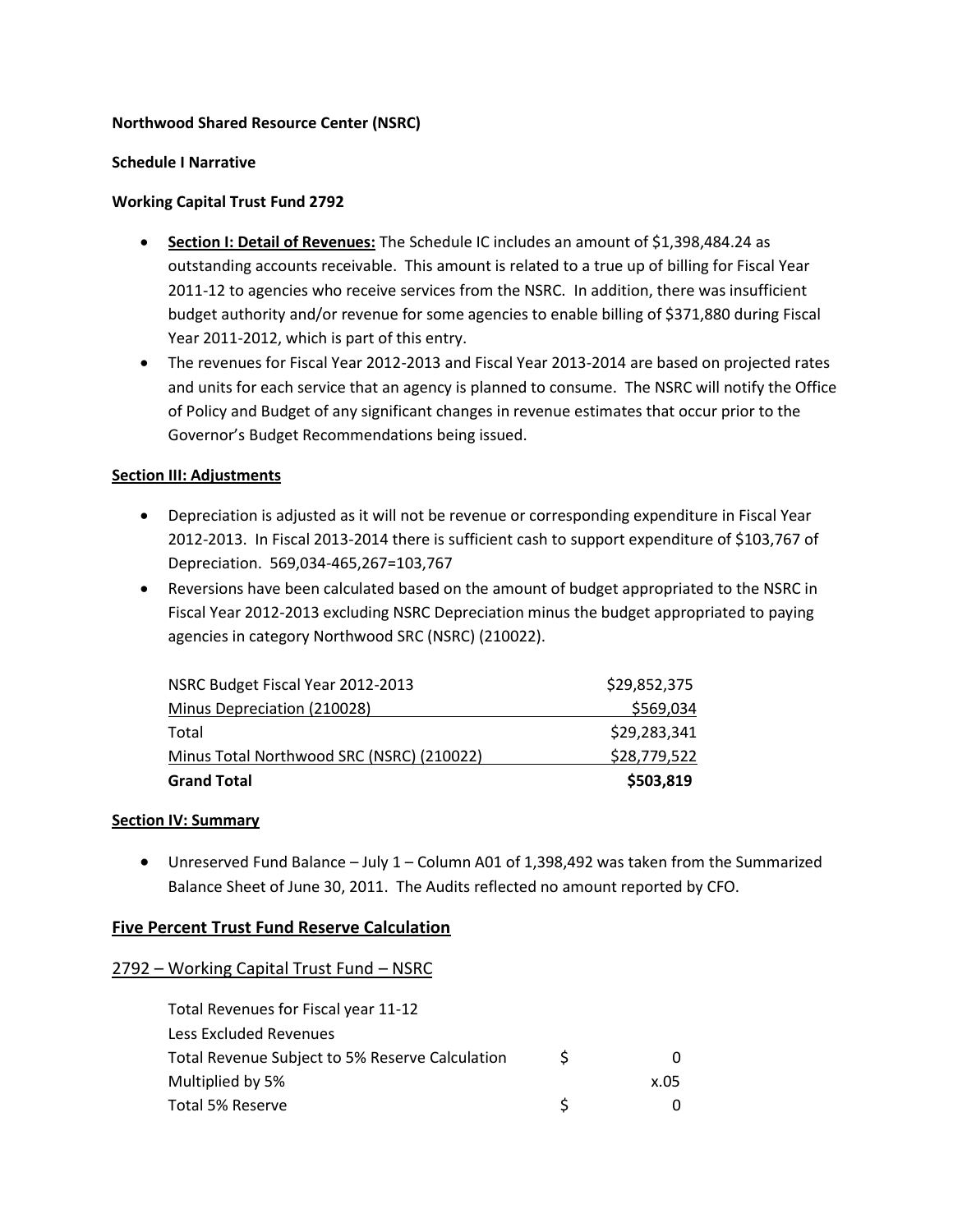#### **Executive Office of the Governor Inter-Agency Transfers Reported on Schedule I**

#### **Agency Name Northwoood Shared Resource Center**

List all transfers totaling \$100,000 or more. Provide the applicable agency name and fund number, the categories used for both the transfer in and the transfer out, and the amount of the transfer for each of the fiscal years indicated, as well as the name of the person at the other agency who confirmed the amount of the transfer and the date of the confirmation. If transferred in/out to the General Revenue Fund, do not include on this form; however, on Schedule I be sure to include "To GR" or "From GR" in the description field.

| <b>Fund Name and Number:</b>                                                                          | Working Capital Trust Fund - 2792 NSRC                |                                 |                                 |                                 |                                                       |                          |
|-------------------------------------------------------------------------------------------------------|-------------------------------------------------------|---------------------------------|---------------------------------|---------------------------------|-------------------------------------------------------|--------------------------|
| <b>Transfers In</b><br>(Provide Agency and Fund Number Received From)                                 | <b>Transfer In</b><br>Revenue<br>Category             | <b>Amount</b><br>FY 11-12 (A01) | <b>Amount</b><br>FY 12-13 (A02) | <b>Amount</b><br>FY 13-14 (A03) | <b>Transfer Out</b><br><b>Expenditure</b><br>Category | <b>Confirmed By/Date</b> |
| Transfer In DFS Section 215.18- Fund 2732                                                             | 001500                                                | 4,500,000.00                    | 4,500,000.00                    | 4,500,000.00                    | 810000                                                | Kiki Evans 10/11/2012    |
|                                                                                                       |                                                       |                                 |                                 |                                 |                                                       |                          |
|                                                                                                       |                                                       |                                 |                                 |                                 |                                                       |                          |
| <b>Transfers Out (Operating and Non-Operating)</b><br>(Provide Agency and Fund Number Transferred To) | <b>Transfer Out</b><br><b>Expenditure</b><br>Category |                                 |                                 |                                 | <b>Transfer In</b><br>Revenue<br>Category             | <b>Confirmed By/Date</b> |
| Transfer To DFS Section 215.18- Fund 2732                                                             | 810000                                                | 4,500,000.00                    | 4,500,000.00                    | 4,500,000.00                    | 001500                                                | Kiki Evans 10/11/2012    |
|                                                                                                       |                                                       |                                 |                                 |                                 |                                                       |                          |
|                                                                                                       |                                                       |                                 |                                 |                                 |                                                       |                          |
|                                                                                                       |                                                       |                                 |                                 |                                 |                                                       |                          |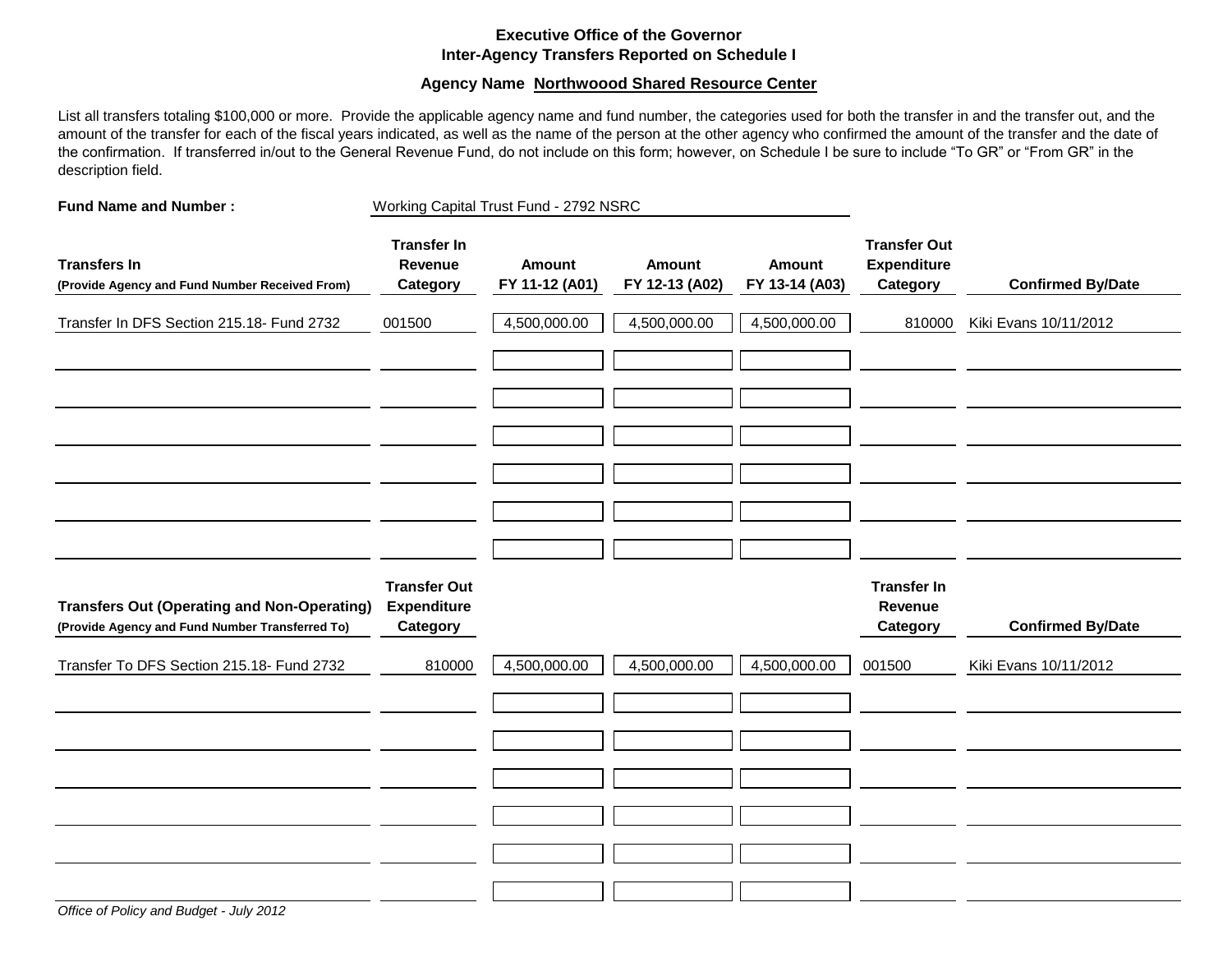# **SCHEDULE IC: RECONCILIATION OF UNRESERVED FUND BALANCE**

| <b>Department Title:</b>                     | <b>Budget Period: 2013 - 2014</b><br>Northwood Shared Res<br><b>Working Capital Trust Fund</b> |                             |                                   |  |  |  |
|----------------------------------------------|------------------------------------------------------------------------------------------------|-----------------------------|-----------------------------------|--|--|--|
| <b>Trust Fund Title:</b>                     |                                                                                                |                             |                                   |  |  |  |
| <b>Budget Entity:</b>                        | 72960100<br>2792                                                                               |                             |                                   |  |  |  |
| <b>LAS/PBS Fund Number:</b>                  |                                                                                                |                             |                                   |  |  |  |
|                                              | <b>Balance as of</b><br>6/30/2012                                                              | SWFS*<br><b>Adjustments</b> | <b>Adjusted</b><br><b>Balance</b> |  |  |  |
| Chief Financial Officer's (CFO) Cash Balance | 446,520.50 (A)                                                                                 |                             | 446,520.50                        |  |  |  |
| ADD: Other Cash (See Instructions)           | (B)                                                                                            |                             |                                   |  |  |  |
| ADD: Investments                             | (C)                                                                                            |                             |                                   |  |  |  |
| ADD: Outstanding Accounts Receivable         | 1,398,484.24 (D)                                                                               |                             | 1,398,484.24                      |  |  |  |
|                                              | (E)                                                                                            |                             |                                   |  |  |  |
| <b>Total Cash plus Accounts Receivable</b>   | 1,845,004.74 (F)                                                                               |                             | 1,845,004.74                      |  |  |  |
| LESS Allowances for Uncollectibles           | (G)                                                                                            |                             |                                   |  |  |  |
| LESS Approved "A" Certified Forwards         | 1,356,349.59 (H)                                                                               |                             | 1,356,349.59                      |  |  |  |
| Approved "B" Certified Forwards              | $15,771.15$ (H)                                                                                |                             | 15,771.15                         |  |  |  |
| Approved "FCO" Certified Forwards            | $1,372,120.74$ (H)                                                                             |                             | 1,372,120.74                      |  |  |  |
| LESS: Other Accounts Payable (Nonoperating)  | (1)                                                                                            |                             |                                   |  |  |  |
|                                              | (J)                                                                                            |                             |                                   |  |  |  |
| <b>Unreserved Fund Balance, 07/01/12</b>     | 472,884.00 (K)                                                                                 |                             | 472,884.00 **                     |  |  |  |

**\*SWFS = Statewide Financial Statement** 

**\*\* This amount should agree with Line I, Section IV of the Schedule I for the most recent completed fiscal year and Line A for the following year.**

*Office of Policy and Budget - July 2012*